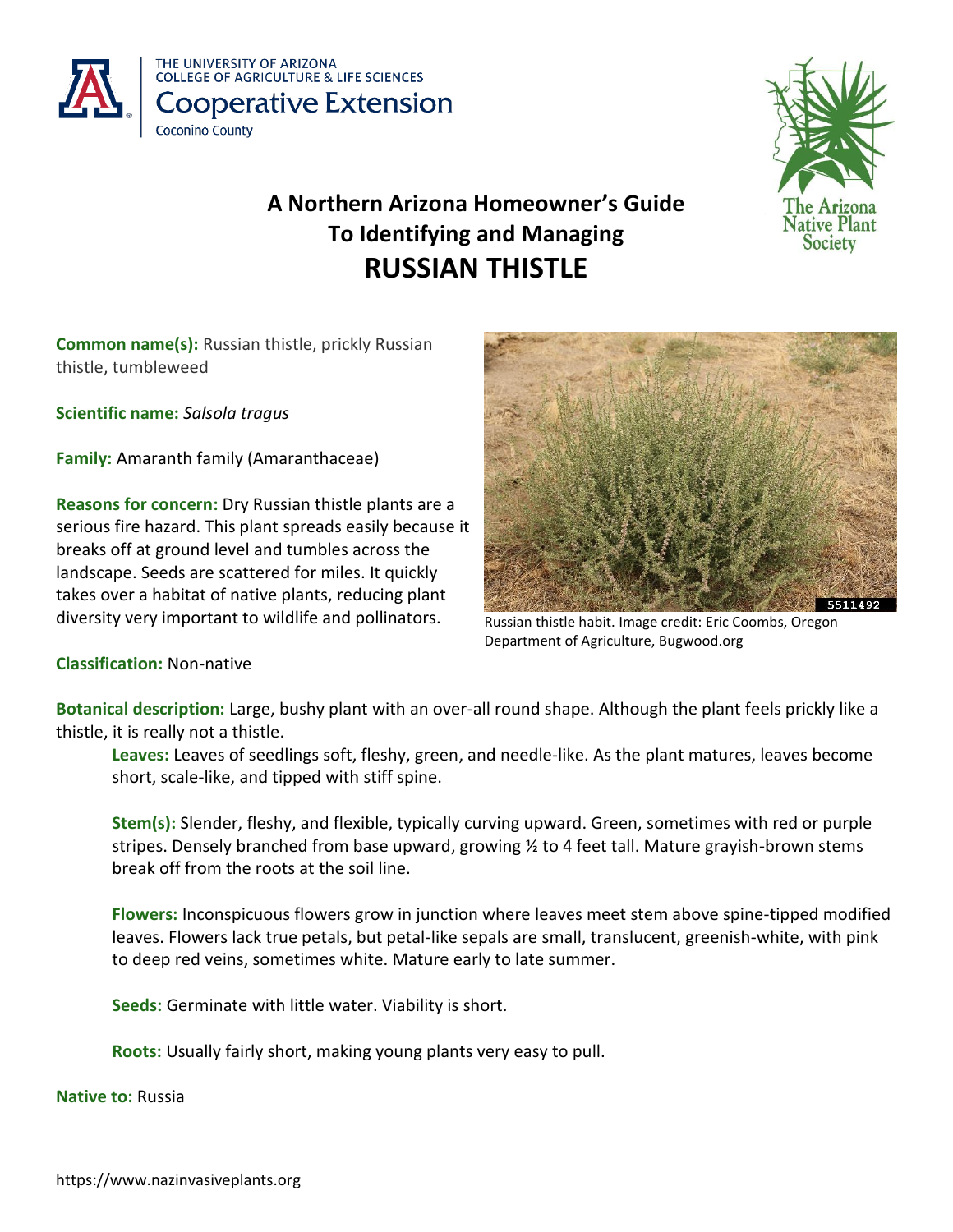**Where it grows:** Roadsides, over-grazed areas, semi-desert areas, deserts, in loose or disturbed soils at elevations up to 8,000 feet. Likes sun.

**Life cycle:** Annual

### **Reproduction:** By seed

**Weedy characteristics:** Seeds scatter as mature plants break off at ground level and tumble far and wide in the wind. A single plant can produce 200,000 seeds and can be easily spread by vehicles and equipment. Seeds germinate rapidly with or without much rainfall.

**Control strategies:** Hand pull, starting when seedlings are about 1½ to 2 inches tall. Prior to then, seedlings compete for resources and many die off naturally. Seeds germinate well in loose soil, so be careful not to disturb soil. Monitor population frequently and pull any new plants. Do not let them bloom and go to seed. Population can be eliminated within 2 to 3 years of diligent work. Thereafter, monitor regularly. The best solution is to establish desirable species to out compete this invasive. For large populations, broadleaf‐ selective herbicides are effective on very young plants. Pre-emergence herbicides can also be used.

#### **Images:**



Russian thistle flowers. Image credit: Liz Makings, swbiodiversity.org/seinet



Characteristic striped stem of Russian thistle. Image credit: Mary Ellen (Mel) Harte, Bugwood.org